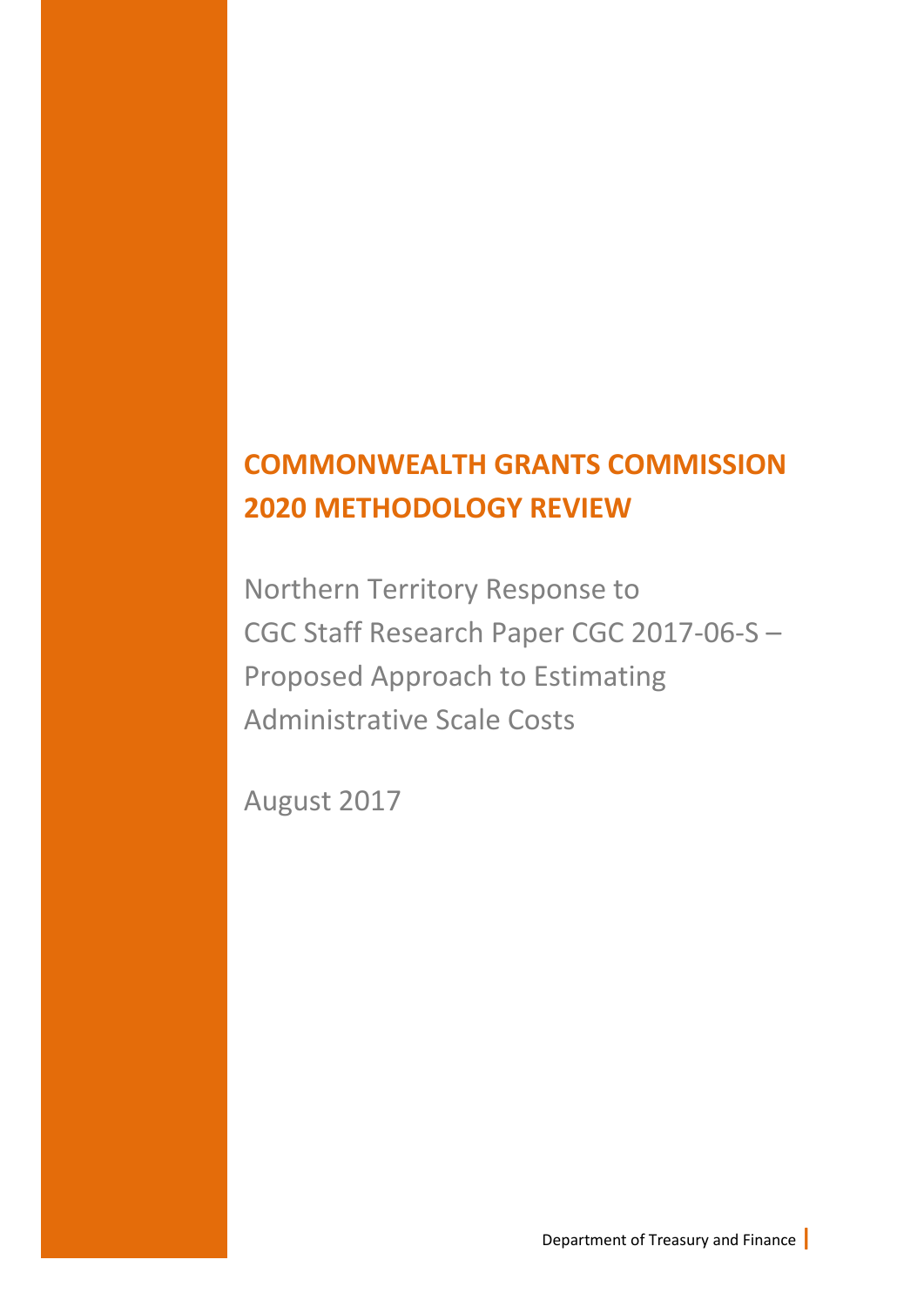# Administrative Scale

### The Territory:

- Supports the Commission's general approach to estimating administrative (admin) scale costs.
- Seeks clarification of the Commission's interpretation of the appropriate quantum of admin scale costs and proposes that Information Communication Technology (ICT) infrastructure costs be included in the quantum, in recognition of the change in delivery of government services over time.
- Proposes additions to the divisions and branches included in the minimum departmental structures for education and health.
- 1.1 This submission provides the Northern Territory's views on the approach proposed by CGC staff to re-estimate administrative (admin) scale costs for the 2020 Review, and provides data requested on admin scale costs for the Territory's departments of Health and Education.
- 1.2 The Territory supports the proposed approach to re-estimating admin scale costs and the continued adoption of the current definition of admin scale, including the adjustment for the Territory in recognition of the need for different service delivery models for its Indigenous and non-Indigenous populations and development of separate administrative cost departmental structures for each category. However the Territory's view is that the Commission's estimate of Education and Health admin scale costs significantly understate the minimum structure required to provide the full range of services to a state.
- 1.3 The Territory's data shows the minimum staffing required to run the Northern Territory Departments of Health and Education, and was compiled based on the range of skills and qualifications required to complete each function of government, scaled back to the minimum possible staffing numbers.
- 1.4 The Territory considers that the scope of admin scale costs should be expanded to include the minimum level of ICT infrastructure required to run a bureaucracy, and staffing costs associated with functions in addition to those outlined in the proposed average departmental structures for education. While the departmental structures outlined in the Staff Paper include an ICT function, it is not clear whether or not ICT infrastructure costs are intended to be included here.
- 1.5 As acknowledged by Commission staff, the current admin scale assessment is based on outdated data from the 1999 and 2004 Reviews. The Territory considers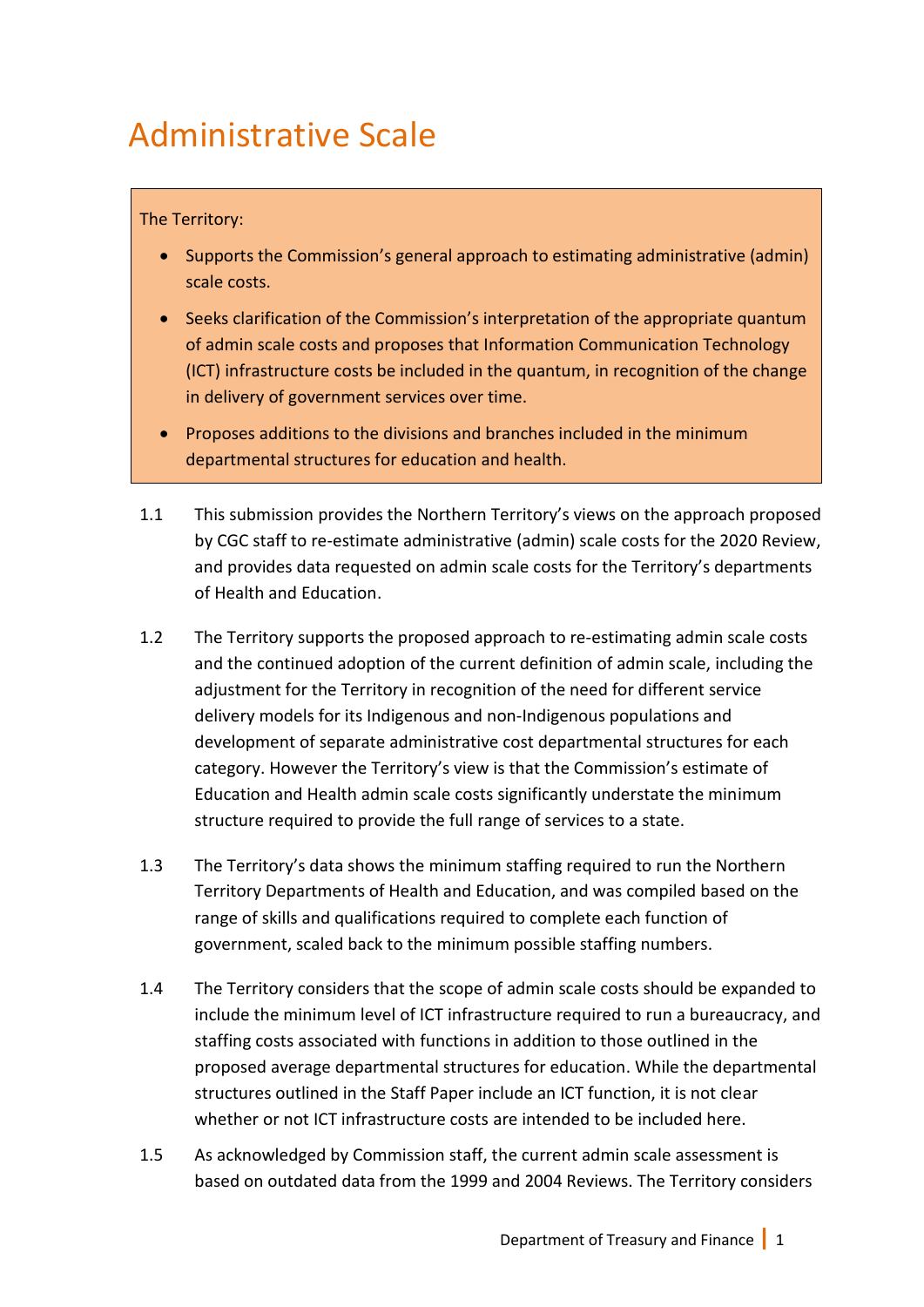that government service provision, including the bureaucracy has changed significantly since that time, due to:

- Public expectations for electronic interactions with government departments;
- National electronic reporting requirements for the full range of government services, particularly health and education;
- Expectations for real-time virtual communications for intergovernmental fora;
- Electronic human resources and payroll services including automated payment systems; and
- A move towards paperless record keeping and electronic data storage.
- 1.6 It is unfathomable that a state government could operate without a minimum ICT infrastructure to allow intra-departmental, inter-departmental and intergovernmental communications as well as those with other institutions, required to fulfil service delivery, regulatory and legislative obligations.
- 1.7 The Territory considers that ICT costs are unavoidable for the provision of contemporary government services and on a per capita basis are considerably higher for small states due to the scale of minimum infrastructure required. As such, ICT infrastructure and staffing costs should be included in the admin scale quantum.

### **Education**

- 1.8 The Territory's view is that the Commission's initial estimate of education-related administrative scale costs significantly underestimates the minimum structure and associated costs. The Territory accepts the Commission's decision not to include separate entities in the machinery of government for non-government schools, curriculum and assessment and TAFE and VET services, however the Territory considers that these additional functions should be included in the average education departmental structure.
- 1.9 Specifically, the Territory proposes that additional divisions should be included in the average structure for early childhood education and tertiary education and training rather than being included under the 'schools' division, and additional branch level functions should be included under the Schools Division for nongovernment schools, disability and engagement, Indigenous enrolment and attendance and student wellbeing.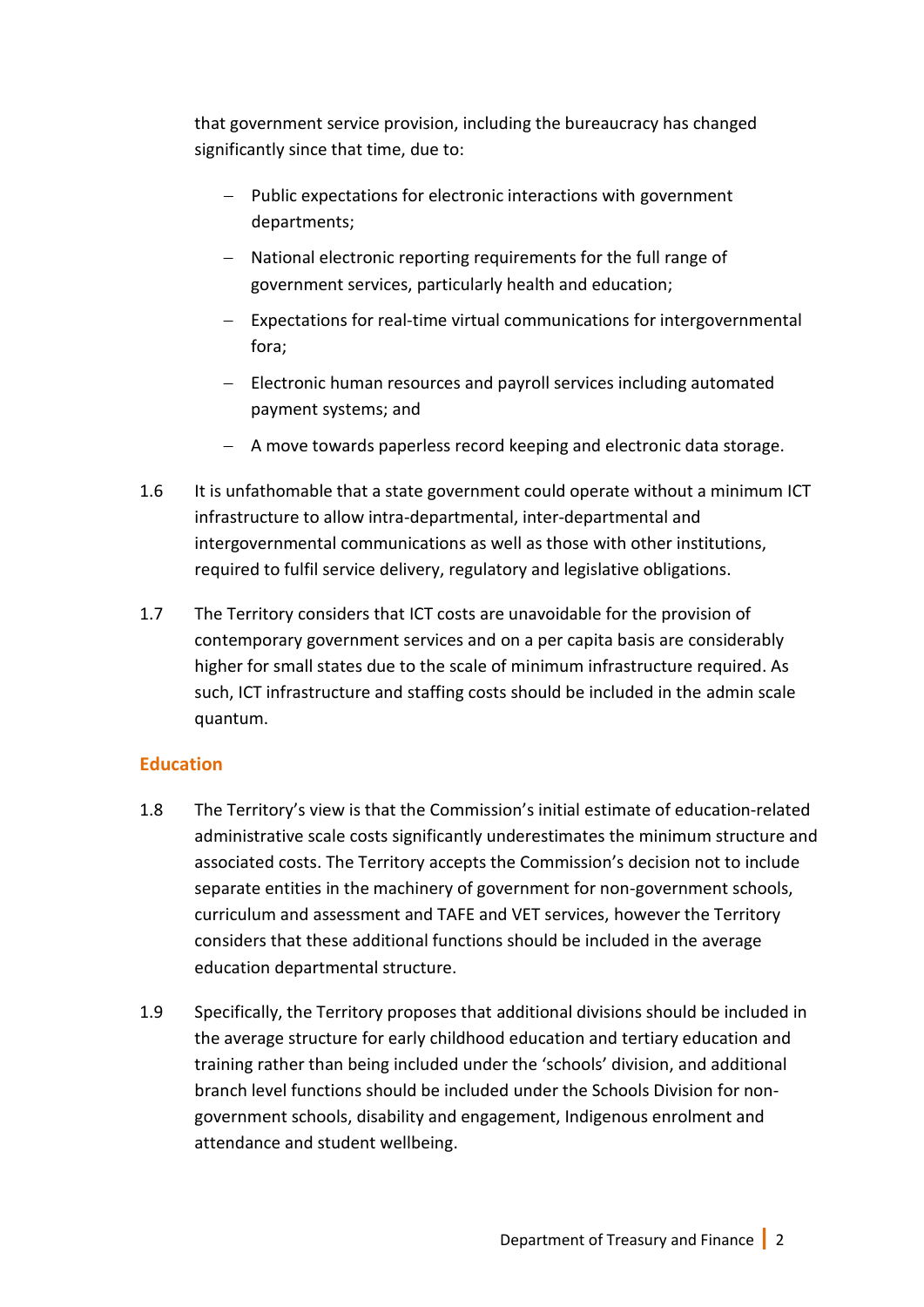- 1.10 The additional division level for early childhood education should include branch level functions for: operations, strategy, Indigenous strategy and reporting compliance. This is the most appropriate way to capture the specific legislative and national reporting requirements specific to early childhood education.
- 1.11 The Territory's strong view is that early childhood education functions of education departments are quite distinct from school functions, with separate executive arms reporting directly to the Chief Executive Officer. Early childhood education includes both school-based, independent and private preschools, as well as the full range of childcare providers, with significant associated operational, compliance and reporting functions associated with these branches under the National Quality Framework and as such, the minimum structure should recognise this.
- 1.12 For example, Quality Education and Care NT is the regulatory authority responsible for administering the National Quality Framework and is part of the Northern Territory Department of Education. Its key roles include monitoring compliance, conducting assessment and quality rating visits, and undertaking incident and complaint investigations.
- 1.13 The additional division level for tertiary education and training includes policy and administration of state-related university education, TAFE and VET. These are not appropriately placed under the 'schools' division, as the user population of these services, and mode of service delivery is distinct from schools education, and are assessed in a distinct expenditure category from schools education. The VET function for post-secondary education in the Territory is provided through Employment and Skilling NT within the Department of Trade, Business and Innovation.
- 1.14 The Territory also considers that additional branches are required under the schools division for disability engagement, Indigenous enrolment and attendance and student wellbeing. These branches require significantly different skills and expertise to develop appropriate policy and to comply with relevant state and national reporting requirements and legislation, and are not appropriately grouped under the average structure outlined in the staff paper.
- 1.15 The Territory has received preliminary estimates of admin scale costs from the Northern Territory Department of Education to support these claims, and will work with Commission staff to determine the appropriate scope of data to be provided.